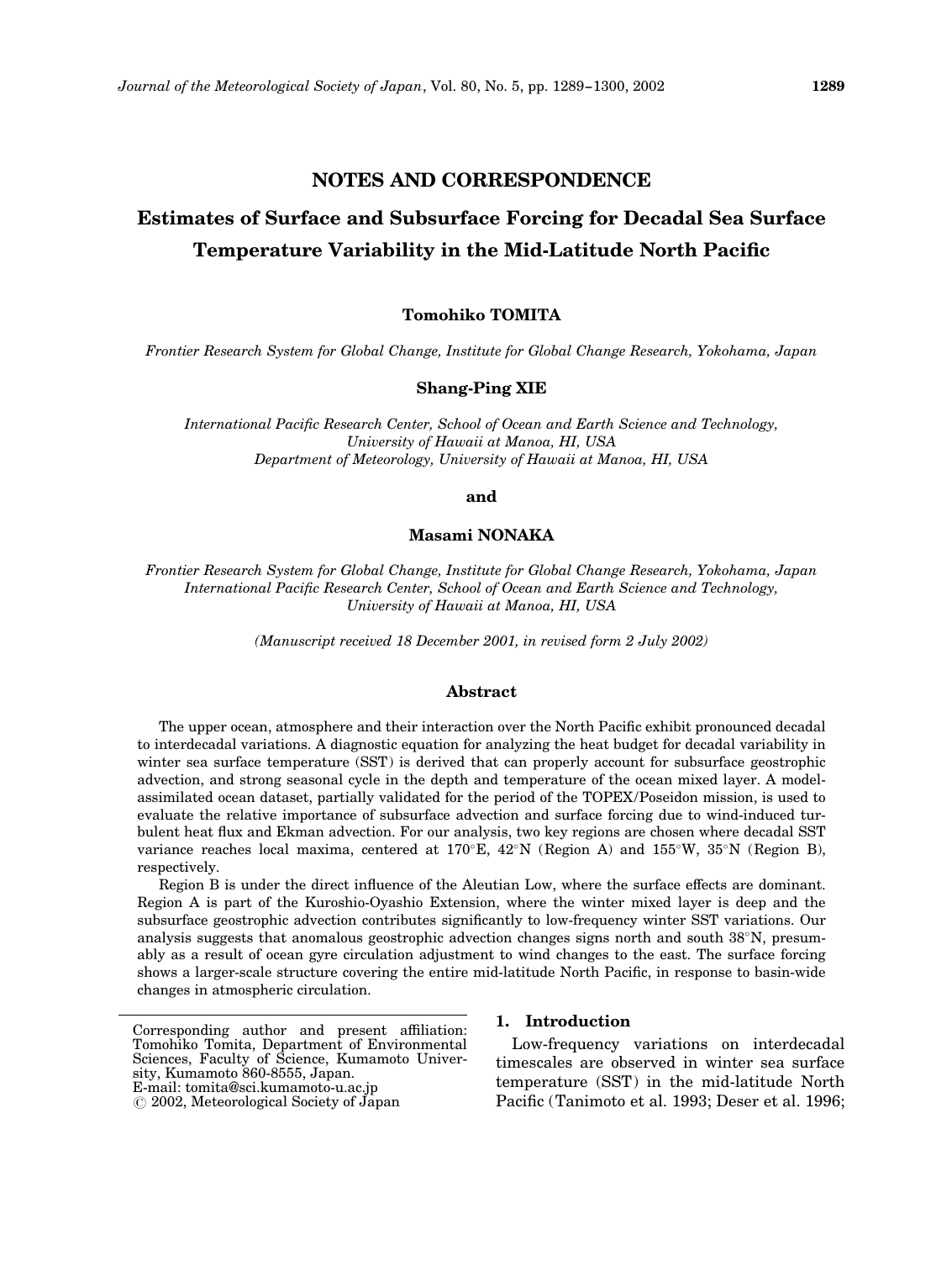

Fig. 1. Rms variance in  $\degree$ C of low-pass filtered (>5 yr) SST in winter (January–March) in the mid-latitude North Pacific. Contour intervals are  $0.05^{\circ}$ C, with values greater than  $0.4^{\circ}$ C shaded. Key regions to be analyzed, namely Regions A  $(165^{\circ}E-175^{\circ}W, 38^{\circ}-46^{\circ}N)$  and B  $(163^{\circ}-147^{\circ}W,$  $30^{\circ}-40^{\circ}$ N), are marked by boxes.

Nakamura et al. 1997; Tomita et al. 2001). The centers of action, defined here by large rootmean-square (rms) variance of low-pass filtered winter SST anomalies (SSTAs), appear along the sub-arctic frontal zone near the dateline and to the southeast (Fig. 1).

Wind-induced changes in surface heat flux are a major forcing for non-seasonal SST variation in the off-equatorial oceans (Frankignoul 1985; Cayan 1992). Positive (negative) SSTAs are often found to be associated with a weakening (enhancement) of the prevailing wind. In the tropics, this local wind-SST co-variability leads to a wind-evaporation-SST feedback that favors a distinctive spatial pattern antisymmetric about the equator (Xie et al. 1999). In the extratropics, however, such coherence between local wind and SST is either interpreted as evidence in support of the stochastic forcing scenario (Frankignoul 1985) or attributed to tropical forcing such as El Niño/ Southern Oscillation (ENSO; Alexander et al. 2002).

Subsurface ocean dynamics have been suggested as important for low-frequency SST variations in the North Pacific (Latif and Barnett 1994). Indeed, a recent study based on an ocean general circulation model (GCM) hindcast (Xie et al. 2000) identified the Kuroshio-Oyashio Extension (KOE) region east of Japan as a window of coupling between SST and subsurface ocean that opens only in winter (see also Miller et al. 1994; Schneider et al. 2002). This is consistent with Qiu (2000) who found that geostrophic advection estimated from satellite altimetry measurements was much larger than Ekman advection and comparable with surface heat flux forcing in the Kuroshio Extension  $(141^{\circ}E-180, 31^{\circ}-37^{\circ}N;$  see also Qiu and Kelly (1993), Yasuda et al. (2000)). Because of lack of in-situ observations over the vast North Pacific, direct estimates of subsurface advective effect on low-frequency SST variability have not been possible. Qiu (2000) is an exception, but the use of TOPEX/Poseidon (T/P) altimetry limited his analysis to a short period for 1992–99.

The present study is an attempt at a direct estimate of geostrophic advection to assess its relative importance to local surface processes of surface turbulence heat flux and Ekman advection. The in-situ observations are too sparse, while satellite altimetry measurements are too short duration to address decadal variability. Here, we use a new model-assimilated dataset called the Simple Ocean Data Assimilation (SODA; Giese and Carton 1999; Carton et al. 2000), which assimilates nearly all the available surface and subsurface measurements, insitu and by satellite, and uses an ocean GCM to interpolate these data of various types. Such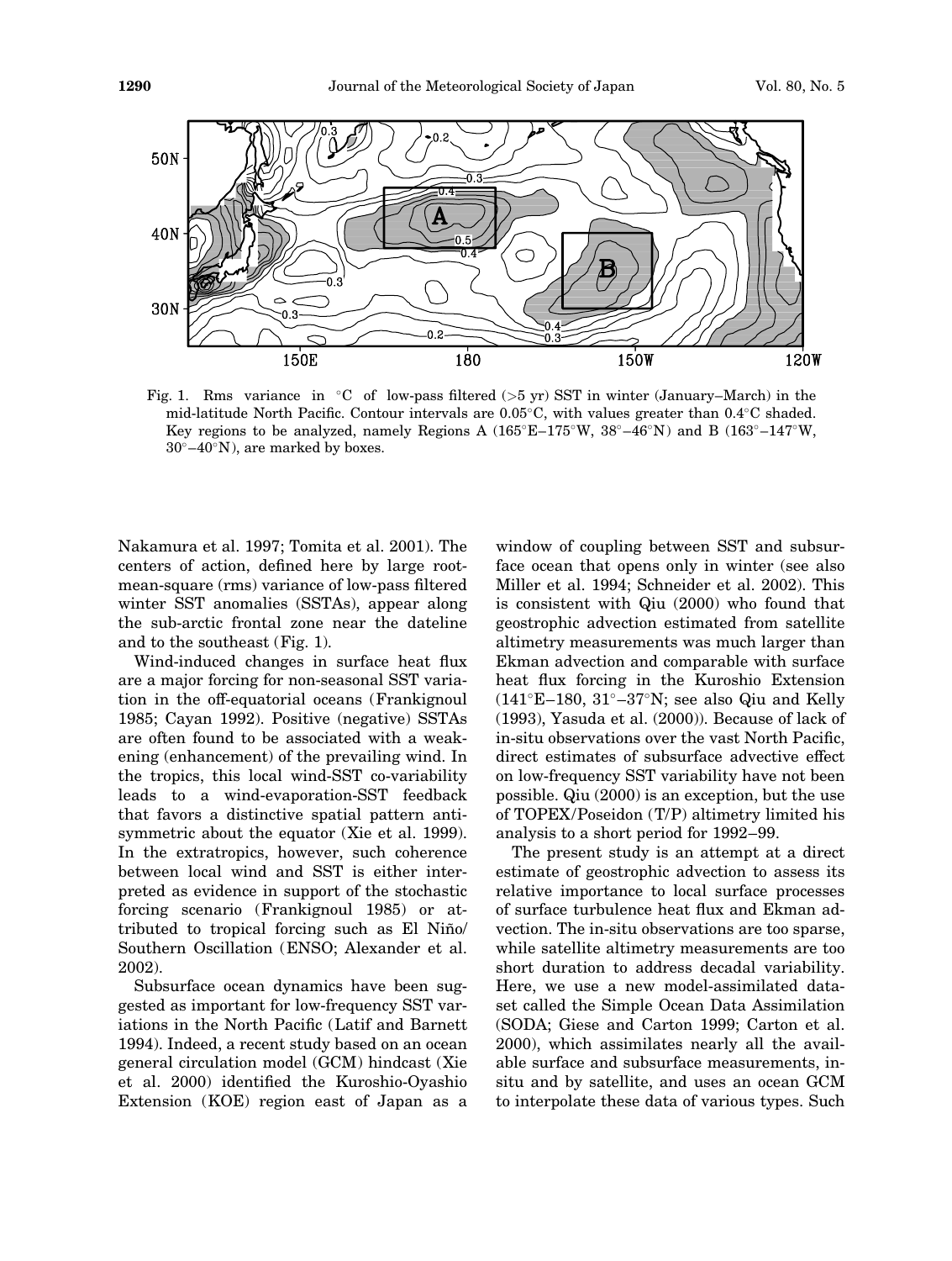model-assimilated datasets will certainly improve as the assimilation techniques improve and more data are collected. We consider it a useful exercise to evaluate the advective effect using the currently available SODA, given that it has never been done before for decadal variability. Indeed, we will show that advection anomalies from SODA and T/P generally agree during their overlapping period.

The second purpose of this study is to devise a methodology for subsurface advection estimate. Previously, some authors estimated the advection only during the winter season (Miller et al. 1994; Yasuda and Hanawa 1997; Qiu 2000), but subsurface ocean temperature is known to carry the history of previous winters (Alexander et al. 1999). It is unclear how to estimate the turbulent entrainment heat flux that is strong at the mixed layer bottom during boreal fall. We will propose a diagnostic scheme that effectively sidesteps this difficulty with turbulent mixing. The two SSTA centers of action in the central North Pacific and to its east (Fig. 1) are the focus of this study. We will apply this scheme and estimate the subsurface advection.

In the rest of this note, Section 2 introduces datasets to be used. Section 3 derives a tendency equation for the ocean mixed-layer temperature. Section 4 applies this tendency equation to the assimilation data and evaluates the effects of surface and subsurface variations on decadal SSTAs. Section 5 gives a summary of this work.

## 2. Data

We use the following four datasets. The first is the SODA, which is based on multivariate optimal interpolation using the Modular Ocean Model-2 physics (Carton et al. 2000). The SODA analysis provides three-dimensional fields of salinity, temperature, and current velocity in the global ocean from  $60^{\circ}$ S to  $60^{\circ}$ N for the period 1950–99 at monthly time resolution. The spatial resolution is approximately  $1^{\circ}$ in both longitudinal and latitudinal directions. In the vertical, there are 20 levels with a resolution of 15 m near the surface. The number of subsurface observations below 250 m increased dramatically in the late 1960s as a result of the use of expendable bathythermograph (XBT) and conductivity-temperature-depth (CTD) sensors. The spatial density of observations is high in the mid-latitude North Pacific because of major shipping lanes between Asia, Hawaii, and North America (see Fig. 1 of Carton et al. 2000). The present work, therefore, sets the analysis domain to the mid-latitude North Pacific and the analysis period from 1970 to 1999. A quality check of SODA is performed in Fig. 2 that shows the long-term (1970–99) mean mixed layer in winter. Since salinity contributes to the formation of mixed layer in mid-



Fig. 2. Long-term (1970–99) mean of winter (January–March) mixed layer depth. Contour interval is 20 m, with values deeper than 120 m shaded.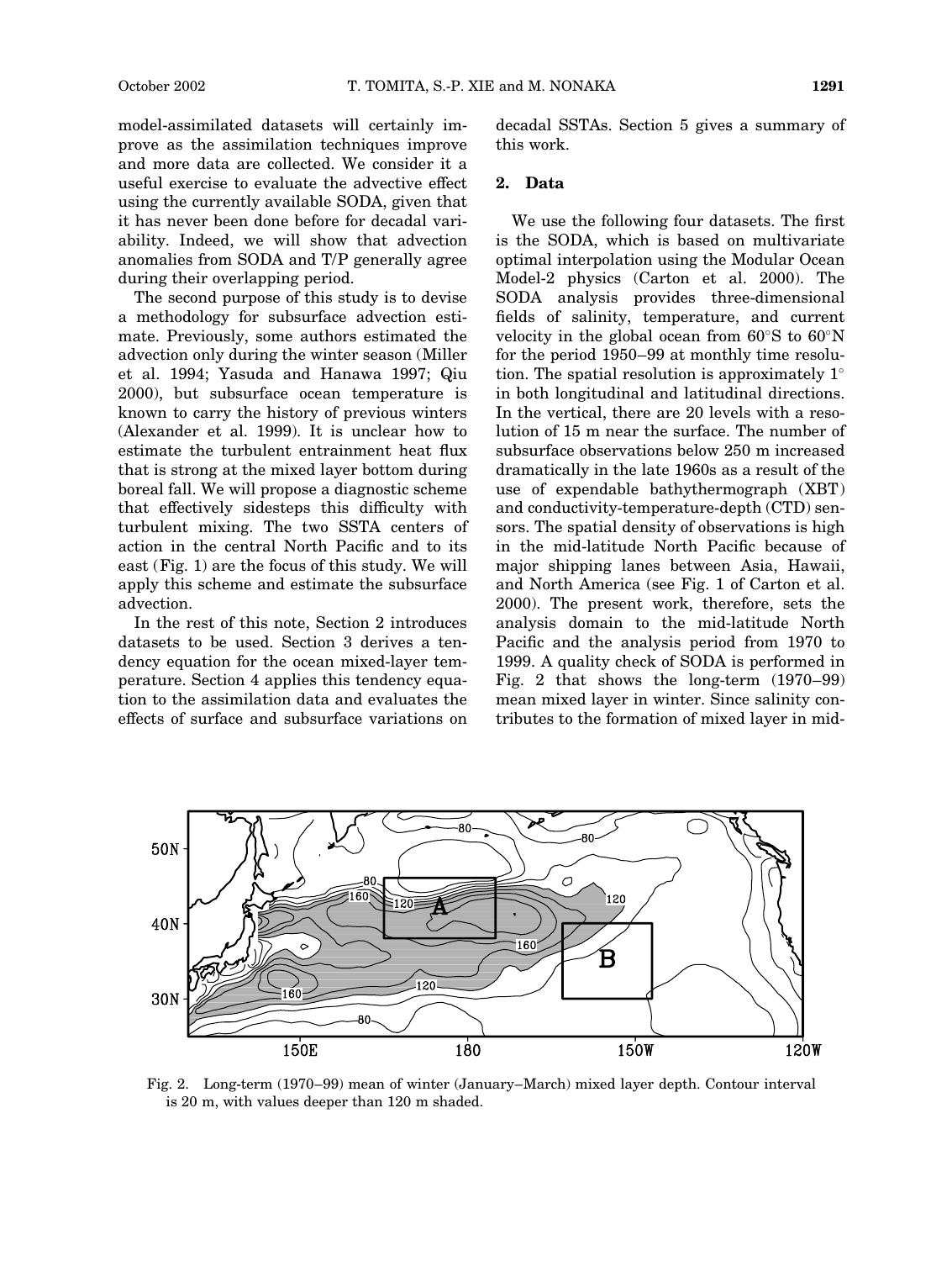and high-latitudes, the mixed layer is defined as where the density is within 0.125 kg  $\text{m}^{-3}$  of the surface value. It is confirmed that the mixed layer distribution based on SODA is similar to observations (cf., Huang and Qiu 1994).

The second is the global ice and SST (GISST) dataset compiled at the U. K. Meteorological Office, which is provided on a  $1^\circ \times 1^\circ$  lon.-lat. grid for the period of 1903–99 (Rayner et al. 1996). The missing data without sufficient observations are reconstructed by a linear sum of covariance empirical orthogonal functions weighted by corresponding adjusted time coefficients (Parker et al. 1995). For the 30-year period we focus on here, the data quality is generally good over the North Pacific.

The SODA version we analyzed does not provide the atmospheric thermal forcing applied to the model. We use the National Centers for Environmental Prediction/National Center for Atmospheric Research (NCEP/NCAR) reanalysis (Kalnay et al. 1996) for surface thermal forcing estimation. The surface variables are available at monthly time resolution from 1948 to 1999, covering the entire globe on the Gaussian grid.

The altimeters on the T/P and European Remote Sensing (ERS) satellites provide observations of sea surface height since 1992. To validate the geostrophic advection estimated from the SODA analysis data, we employ the observations complied to those at monthly time resolution from 1992 to 1999 and on a  $1^{\circ} \times 1^{\circ}$ lon.-lat. grid in the Pacific with GISST.

To filter out the interannual signals of ENSO and to highlight the lower-frequency variations, we apply the 5-term weighted running mean to yearly time series throughout this work, in which the weights are derived from the binomial coefficients, namely  $(1, 4, 6, 4, 1)/16$ . Using autocorrelation function (Fraedrich et al. 1995), the degree of freedom of the smoothed time series is estimated for the Student  $t$ -test of significance.

#### 3. Winter mixed-layer heat budget

The method of diagnosing the budget of winter SST variations is not well established. Some studies focus exclusively on the winter-mean contributions by ocean-atmospheric processes (Miller et al. 1994; Yasuda and Hanawa 1997; Qiu 2000), which may underestimate the ocean dynamic effects as shown in Subsection 3.2. Here, we develop a diagnostic scheme for mixed layer heat budget.

#### 3.1 Tendency equation

The governing equation for ocean temperature T is

$$
\frac{\partial T}{\partial t} = -\mathbf{u} \cdot \nabla T - w \frac{\partial T}{\partial z} + \frac{\partial}{\partial z} \left( \kappa \frac{\partial T}{\partial z} \right),\tag{3.1}
$$

where  $\bf{u}$  and  $w$  are the horizontal and vertical velocities, respectively, and  $\kappa$  is the eddy diffusivity. Here we have neglected the horizontal diffusion term. Integrating this equation from the surface to the maximum depth of winter mixed layer  $(h)$  gives rise to

$$
\frac{\partial}{\partial t}\int_0^h T\,dz = -\int_0^h \mathbf{u} \cdot \nabla T\,dz + \frac{Q}{c_p\rho} - Vert,\quad (3.2)
$$

where Q is surface heat flux,  $c_p$  and  $\rho$  are the specific heat at constant pressure and density of seawater, and Vert combines the advective and diffusive flux at  $z = h$ . In the mid-latitude North Pacific, the mixed layer is deepest and SSTs are at the minimum in March. Integrating  $(3.2)$  for one year from March of year  $(n-1)$ to March of year  $n$  yields

$$
\frac{\Delta T_{mw}}{\Delta t} = -\underbrace{\langle \mathbf{U}_E \cdot \nabla T_m \rangle / h}_{E} - \underbrace{\frac{1}{h} \int_0^h \langle \mathbf{u}_g \cdot \nabla T \rangle dz}_{G}
$$
\n
$$
+ \underbrace{\langle Q \rangle}_{c_p \rho h} - \langle Vert \rangle / h, \qquad (3.3)
$$

where the subscript  $m$  denotes the values in the mixed layer,  $w$  winter values,  $g$  and  $E$ geostrophic and Ekman components of the ocean current. The bracket denotes the annual average:  $\langle \ \rangle = \frac{1}{\Delta t}$  $\int_{0}^{\infty}$ 0  $dt$ ;  $\Delta t$  denotes the difference between two consecutive Marches ( $\Delta t = 1$ year); and  $U_E = \tau \times \mathbf{k}/(\rho f)$  is the Ekman transport where  $\tau$  is the surface wind stress, **k** and f are the vertical unit vector and the Coriolis parameter. Thus,  $E$  and  $G$  are the advection by the Ekman and geostrophic flow, respectively.

If the March SST does not change interannually, the right hand side (rhs) of Eq. (3.3) reaches a balance. Defining interannual anomalies as  $E' = E - \bar{E}$  with the overbar denoting the long-term mean, we obtain a ten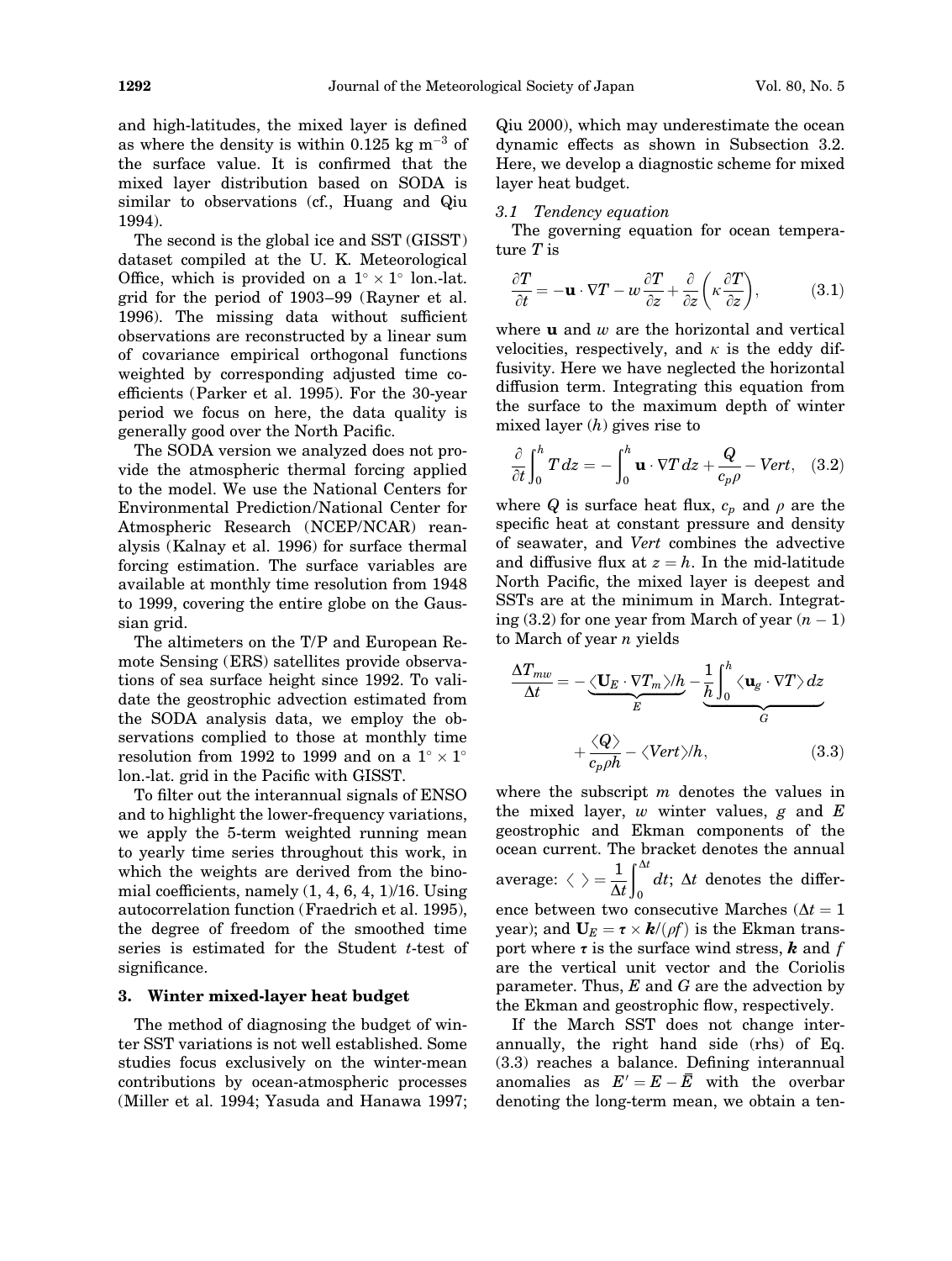dency equation for low-frequency variations in March SST

$$
\frac{\Delta T_{mw}}{\Delta t} = -E' - G' + \langle Q \rangle' / c_p \rho h - \langle Vert \rangle' / h. \tag{3.4}
$$

Section 4 makes a quantitative estimate of each term on the rhs. We will neglect the vertical flux at  $z = h$  because the vertical advection is small in the mid-latitudes and the turbulent entrainment at the bottom of the winter mixed layer is small (e.g., Qiu 2000). The seasonal entrainment associated with the deepening mixed layer from fall to winter and its interannual variations are implicitly included in our formulation as discussed below.

#### 3.2 Geostrophic advection

Equation (3.4) states that the rate of change of low-frequency winter SST is caused by the annual-means of advection and heat flux instead of the winter means. Why do winter SST anomalies care about geostrophic advection in summer? To illustrate this, let us assume that the seasonal deepening of the mixed layer takes place abruptly at the end of summer,  $t =$  $t_{n-1/2}$  (Fig. 3). The associated entrainment resets the mixed layer temperature to the vertical mean temperature within the winter mixed layer as geostrophic advection keeps changing subsurface temperature in summer (Schneider et al. 2002). Therefore, a heat budget analysis using only three-month winter data will underestimate the geostrophic advection by a factor of four (geostrophic currents have only a weak seasonal cycle in the mid-latitudes).

If one only focuses the heat budget near the sea surface (say at the first vertical grid point), he may find a large contribution by the entrainment in late fall and early winter. But this apparent entrainment of subsurface anomalies ultimately comes from geostrophic advection during the warm seasons. In the late winter, the entrainment is weak as the mixed layer reaches its maximum depth.

In the absence of horizontal advection  $(E'=0)$ and  $G' = 0$ , Eq. (3.4) is reduced to that describing the local re-emergence mechanism, in which winter deep mixing entrains water temperature set in the previous winter (Alexander et al. 1999). Thus, our formulation may be viewed as a generalization of the local re-



Fig. 3. Schematic diagram of seasonal variations in the mixed layer.  $Q_{\text{net}}$ ,  $Q_a$ , and  $Q_T$  are for surface heat flux. E, G, and W signify Ekman and geostrophic advections, and vertical entrainment, respectively.  $T_{mw(n)}$  indicates winter mixed layer temperature in an arbitrary year  $n$ . Shade implies the summer sub-mixed layer where seawater is entrained in winter.

emergence mechanism that includes non-local advective effects.

#### 3.3 Decomposition of surface heat flux

While latent heat flux  $Q_E$  is often treated as a single term, it contains two physically distinct components: atmospheric forcing and oceanic response. Anomalous wind-induced flux change is just one example of the former that is a key to air-sea interaction in the off-equatorial tropics (Xie et al. 1999). The latter arises from the temperature dependence of evaporation and can be sometimes linearized as a Newtonian cooling (Haney 1971). In the mid-latitudes where temperature gradient is large and winds are strong, advective effects on air temperature and humidity are not negligible. Because such advective effects are difficult to quantify, we will decompose latent and sensible heat  $(Q_H)$ flux into wind-induced component

$$
Q'_a = \frac{-W'}{\overline{W}}(\overline{Q}_E + \overline{Q}_H),\tag{3.5}
$$

and the residual  $Q_T^\prime$ 

$$
Q'_E + Q'_H = Q'_a + Q'_T, \t\t(3.6)
$$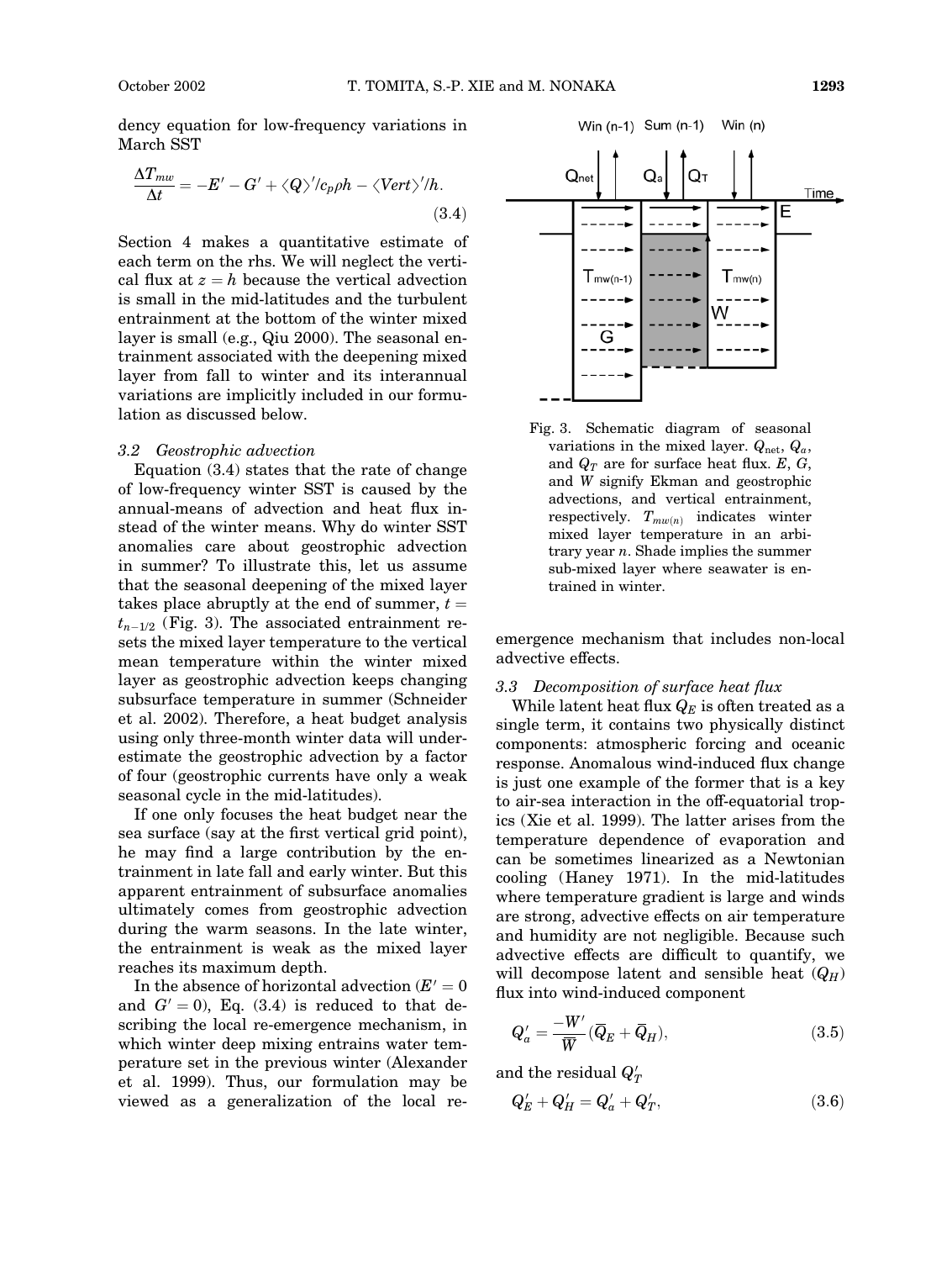

Fig. 4. Scatter diagrams of winter mixed-layer temperature  $(T_m)$  and seasonal-mean  $Q_T$  over the northern mid-latitude North Pacific (160°E-160°W, 38°-45°N), (a) in summer (July–September) and (b) in winter (January–March). (c) is same as (a) and (b) but for  $T_m$  and annual-mean  $Q_T$ . The correlation coefficient  $(R)$  and the regression relation between  $Q_T$  and  $T_m$  are displayed at the upper-left part in each panel. The number in parentheses for  $R$  is the correlation coefficient at the 95% level based on the two-tailed Student t-test.

where W is the wind speed. Although  $Q_T'$  also includes atmospheric advective effects, it is indeed highly correlated with SST anomalies (Fig. 4). Thus, we can approximate it as a linear Newtonian damping,  $Q'_T \approx \varepsilon T'_m$ . For lowfrequency SST variations caused by windinduced heat flux changes (frequency  $\omega \ll \varepsilon \sim (1$ year) $^{-1}$ ), the forcing ( $Q_a^\prime$ ) and response ( $Q_T^\prime$ ) can be largely in balance. As a result, the net heat flux vanishes. Diagnosis based on the net heat flux would conclude, incorrectly, that heat flux forcing is unimportant.

In summer,  $Q_T'$  and winter mixed-layer temperature  $(T'_m)$  are not correlated (Fig. 4a). Because of this and because the winter SSTAs tend to be larger than the summer ones in most of the mid-latitude North Pacific,  $\langle Q_T' \rangle$  is determined by the Newtonian cooling in winter. Indeed, the correlation between  $\langle Q_T' \rangle$  and winter mixed layer temperature is very high (0.80, Fig. 4c). An effective damping rate can be estimated from Fig. 4c:  $\varepsilon^* = (1.5 \text{ year})^{-1}$ , suggesting that on decadal and longer timescales, the terms on the rhs of Eq. (3.4) are nearly in balance.

In the following analysis, we use the NCEP/ NCAR reanalysis for surface heat flux. No attempt is made to estimate the shortwave and longwave radiative flux not because it is unimportant but because of the large uncertainties in it in the reanalysis (Kalnay et al. 1996). The SODA data are used to estimate Ekman and geostrophic advections. Because the atmospheric and oceanic variables are from independent assimilated model results, we do not attempt to close the heat budget. Our estimates would improve if SODA had used the NCEP surface heat flux in the assimilation.

## 4. Contribution of surface and subsurface effects

Large decadal SST variance reaches local maxima in the following two areas: Region A around the dateline and in the northern KOE  $(165^{\circ}E-175^{\circ}W, 38^{\circ}-46^{\circ}N)$ , and Region B in the eastern North Pacific  $(163^\circ - 147^\circ W, 30^\circ - 40^\circ W)$ as marked in Fig. 1 (Miller et al. 1994; Deser et al. 1996; Nakamura et al. 1997; Tomita et al. 2001). In this section, we estimate the geostrophic advection, Ekman advection, and windinduced heat flux terms at these two centers of action of decadal SST variations in the midlatitude North Pacific. Since they are both proportional to wind speed changes, we will combine the Ekman advection and wind-induced surface heat terms and call their sum the surface forcing. Figures 5 and 6 illustrate winter (January–March) mean SST variations at the two centers of action, and the corresponding time series of geostrophic advection and surface forcing terms, which are divided by the local damping rate  $(\varepsilon^*)$  to diagnose the effective forcing in  $\mathrm{C}$ . The rms of variance and correlation statistics are summarized in Table 1.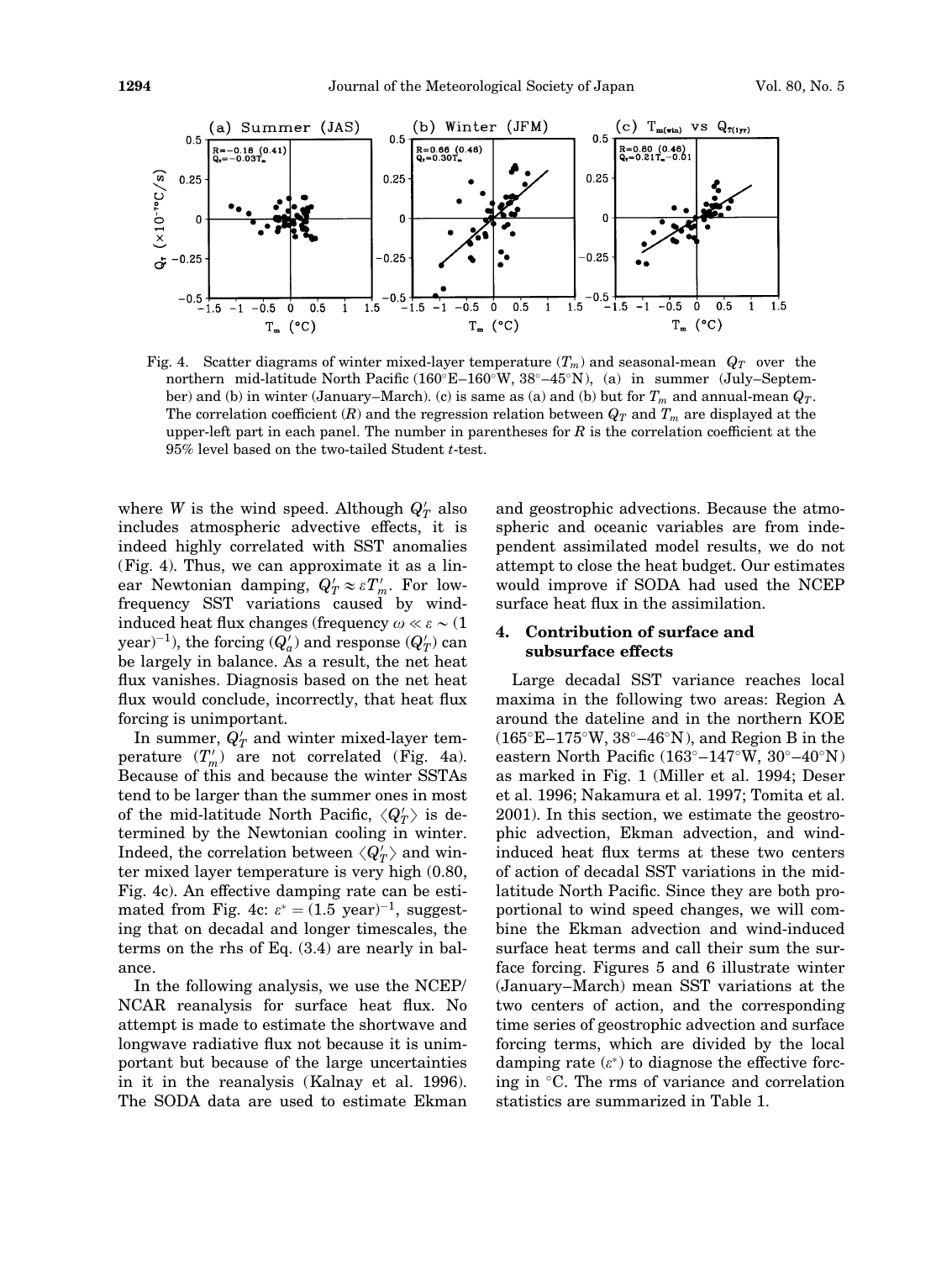#### 4.1 Box mean

Region A displays quasi-decadal SST variations, with positive maxima in early 1970s, 80s and 90s (Fig. 5a). Subsurface forcing is significantly correlated with SSTA, indicating that it consistently acts to produce low-frequency winter SSTAs in Region A (Table 1). On the other hand, surface forcing also contributes to the low-frequency SST variations, especially in periods such as early 1970s or late 1980s (Fig. 5c).

In Region B, subsurface advection is small in magnitude and is not significantly correlated with SSTA (Fig. 6b and Table 1). In comparison, surface forcing is strong and highly correlated with SSTA (Fig. 6c and Table 1). Thus we conclude that the surface Ekman advection and wind-induced heat flux are the dominant forcing for low-frequency SST variations in Region B. As such, the contribution of subsur-





face effects toward low-frequency winter SSTAs varies over the mid-latitude North Pacific.

Deser et al. (1996) reported that in the KOE region, the seawater temperature anomalies are in phase from the surface to at least 400-m without much attenuation in amplitude. In the eastern North Pacific, by contrast, temperature anomalies lag in phase and decreases in amplitude with increasing depth. Such differences in

Table 1. Rms variance in  $\mathrm{C}$  of lowpass filtered (>5 yr) winter (January– March) SST, geostrophic advection (GA), and the sum of Ekman advection and wind-induced heat flux  $(EA+WF)$ in Regions A and B. The latter two variables are annual mean from April of the preceding year to March. In parentheses are the correlation coefficients with SST, with the bold face denoting correlations significant at the 95% level  $(0.58)$  based on a two-tailed Student ttest.

|          | SST(JFM) | GA         | $E$ A+WF   |
|----------|----------|------------|------------|
| Region A | 0.47     | 0.21(0.70) | 0.30(0.39) |
| Region B | 0.42     | 0.16(0.55) | 0.54(0.66) |



Fig. 6. As in Fig. 5 but for Region B.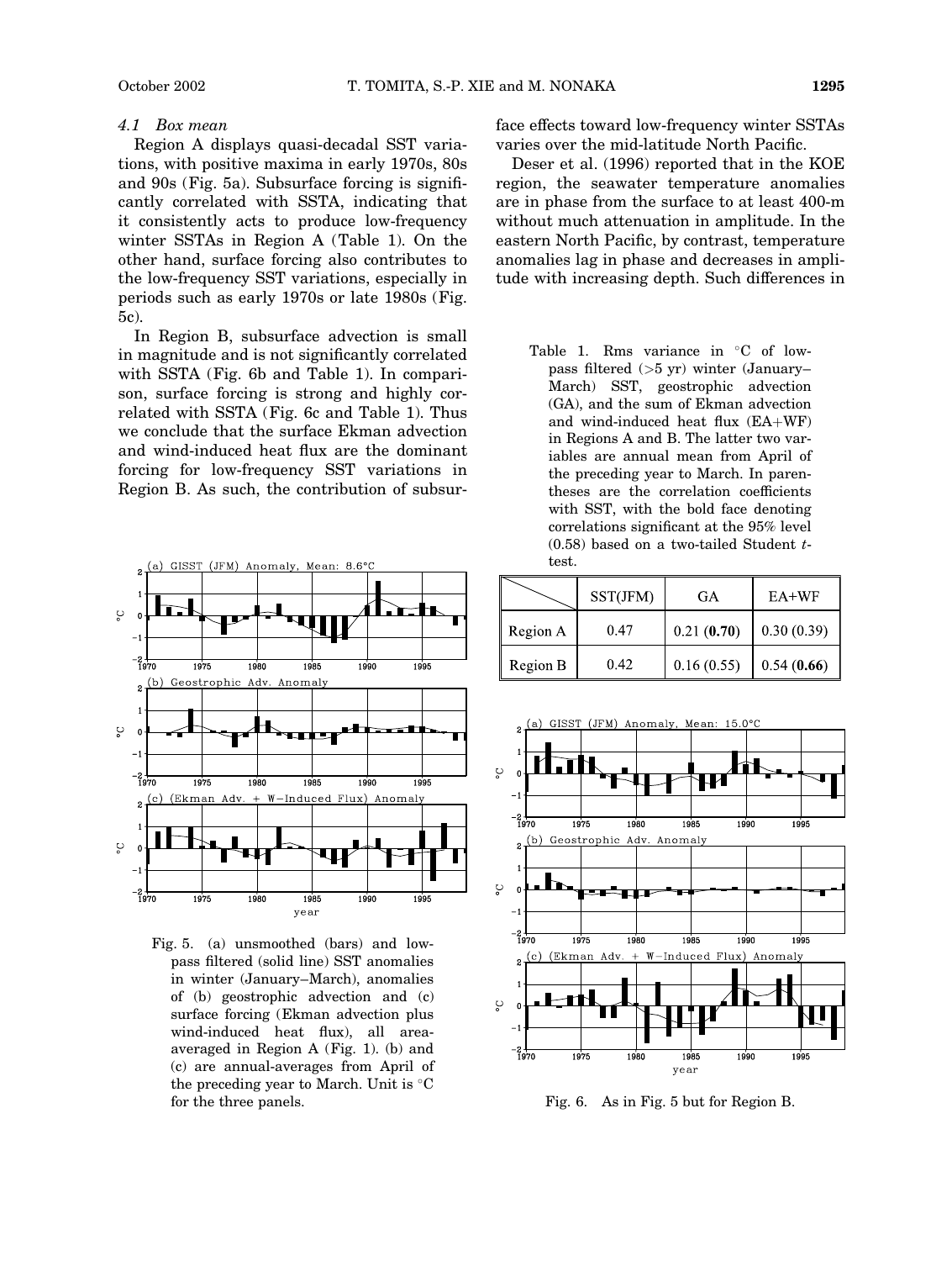

Fig. 7. Annual-mean geostrophic advection anomalies estimated from the SODA analysis data (filled bars) and from the GISST, and T/P and ERS altimetry data (open) as a function of time in Regions A (a) and B (b). Correlations between the two estimates are above 0.9, significant at the 99% level (0.83). The anomalies are defined as the deviations from the 8-year mean for 1992–99.

the vertical structure of temperature anomaly are consistent with our heat budget analysis, suggesting that ocean dynamics are important in the KOE (Region A), while surface forcing is dominant in the eastern North Pacific (Region B).

In order to validate the reliability of geostrophic advection estimated from the SODA data, we compare it with an alternative estimate based on observational data only, namely GISST, and T/P and ERS altimetry data for the period 1992–99 (Fig. 7). The advection by anomalous current velocity,  $\mathbf{u}'_{g} \cdot \nabla T$ , is computed by using geostrophic current anomaly  $(\mathbf{u}_g')$  derived from monthly satellite sea level height anomaly and SST in winter  $(T)$ . Here we use T to approximate winter mixed-layer temperature and subsurface temperature beneath the seasonal thermocline in warm seasons. The temporal variability agrees remarkably well between the two estimates and their correlations are above 0.9 and significant at the 99% level in both Regions A and B. The agreement may be partially due to the assimilation of T/P and ERS data in SODA, but their agreement is at least comforting and gives us some confidence in SODA.

#### 4.2 Spatial distribution

In order to diagnose the spatial distribution of surface and subsurface effects, we performed composite analysis using decadal SST variations in Regions A and B as the reference time series, respectively. Figure 8 shows the differences of winter (January–March) SST, geostrophic advection, and the surface forcing between years when SSTAs in Region A are positive and those when they are negative. Corresponding anomalous subsurface currents at 100 m depth (Fig. 8b) and the surface wind anomalies at 10 m (Fig. 8c) are also plotted.

Over the positive SSTA in Region A (Fig. 8a), anomalous geostrophic advection is generally positive in association with north- or northeastward current anomalies (Fig. 8b), but there is considerable scattering in the direction of anomalous current. On the other hand, Fig. 8c shows that the surface wind field is dominated by easterly anomalies in the mid-latitudes, as part of an anti-cyclonic anomalous circulation centered on the Bering Sea. The anomalous easterlies reduce the speed of the prevailing westerly winds and turbulent heat flux from the ocean surface. The combined effects of positive geostrophic advection and reduced surface flux cooling give rise to the maximum warming in Region A. Immediately south of Region A, there is a band of negative anomalies in geostrophic advection while the surface forcing is still positive. In Xie et al.'s (2000) GCM, SST is restored toward the climatology while the full history of observed wind stress is applied. This modeling setting effectively removes anomalous thermal forcing from the atmosphere. In their model, SST anomalies in Region A tend to show opposite polarities to those to the south (not shown), consistent with the north-south dipole structure in the diagnosed geostrophic advection field in Fig. 8b in and south of Region A (see also Miller et al. 1998).

When the low-pass filtered SSTAs are positive in Region B (Fig. 9a), surface forcing is strong and positive due to the anomalous easterlies that weaken the prevailing westerlies (Fig. 9c). The wind anomalies are part of an anti-cyclonic circulation with a center southeast of that in the Region A composite. The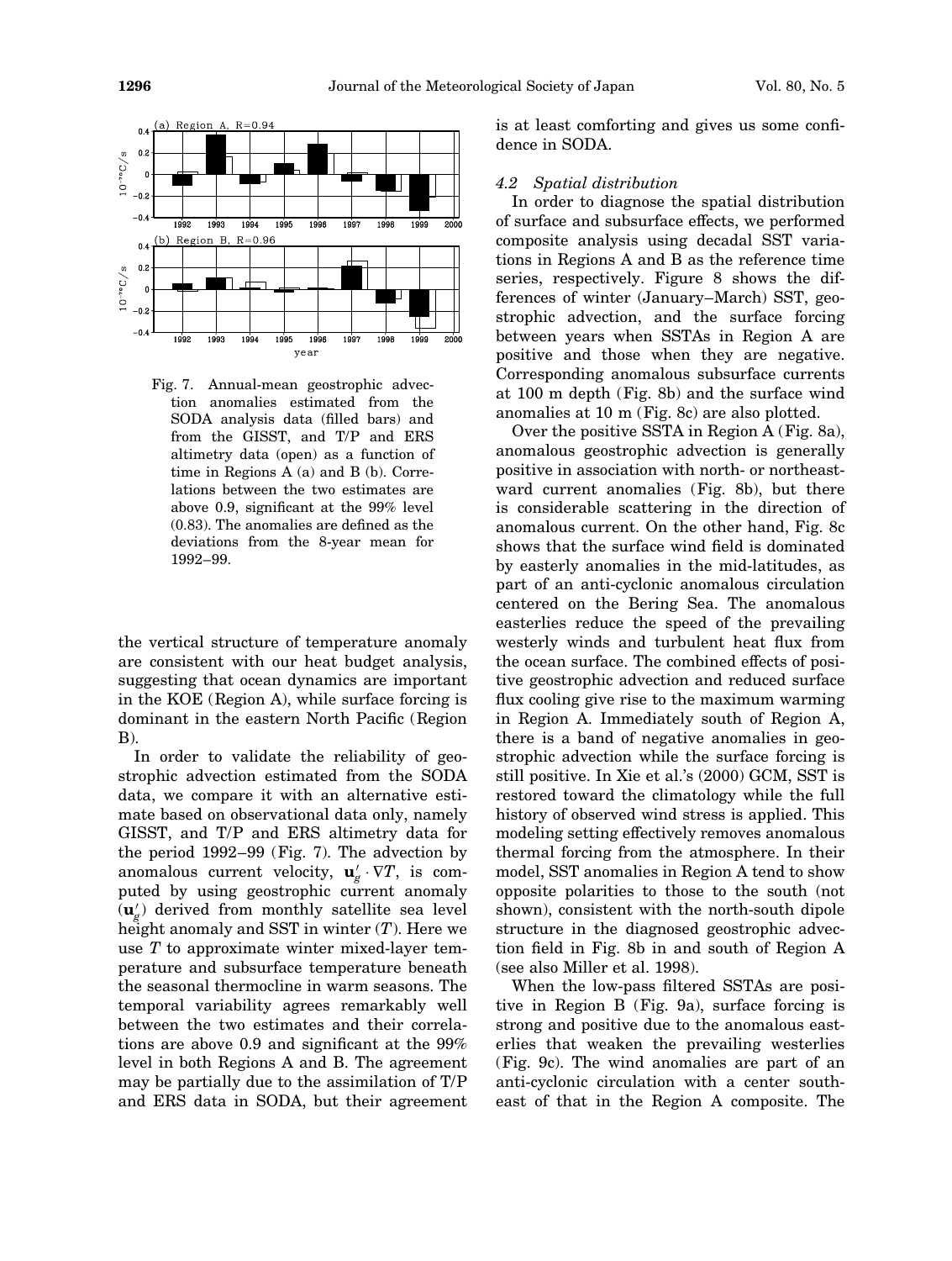

Fig. 8. Composite anomalies based on the SST time series in Region A: (a) SST in winter (January– March), (b) geostrophic advection, and (c) the sum of Ekman advection and wind-induced heat flux. Unit is °C, with the color scale at the bottom. Vectors indicate the anomalous currents at the 100-m depth in (b) and the 10-m height wind anomalies in (c), with the scales shown near each right-bottom corner.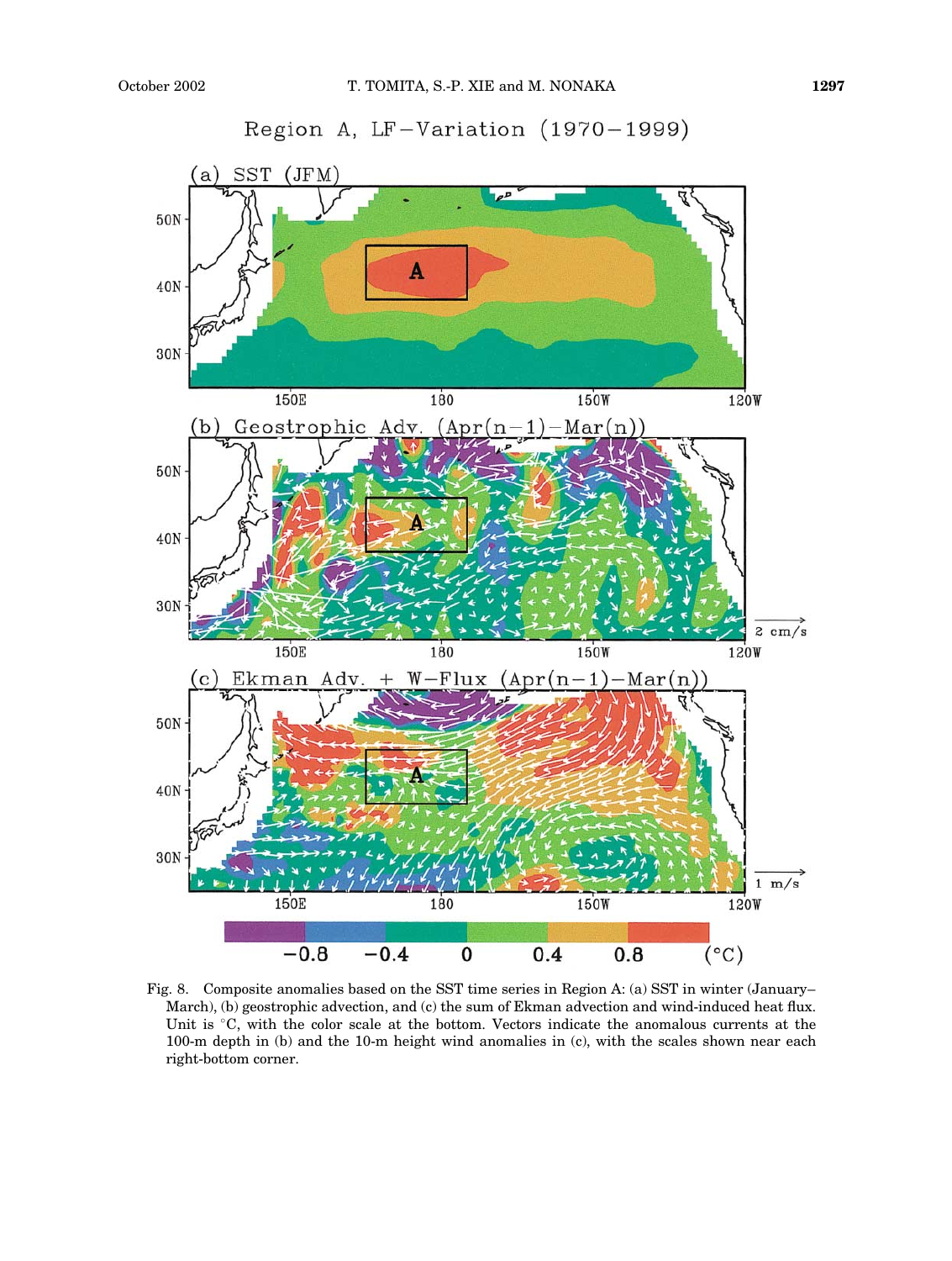



geostrophic advection anomalies change sign within Region B (Fig. 9b), making it unlikely to be the major contributor to the SST variability there.

## 5. Summary

We have derived a diagnostic equation for estimating local surface forcing and subsur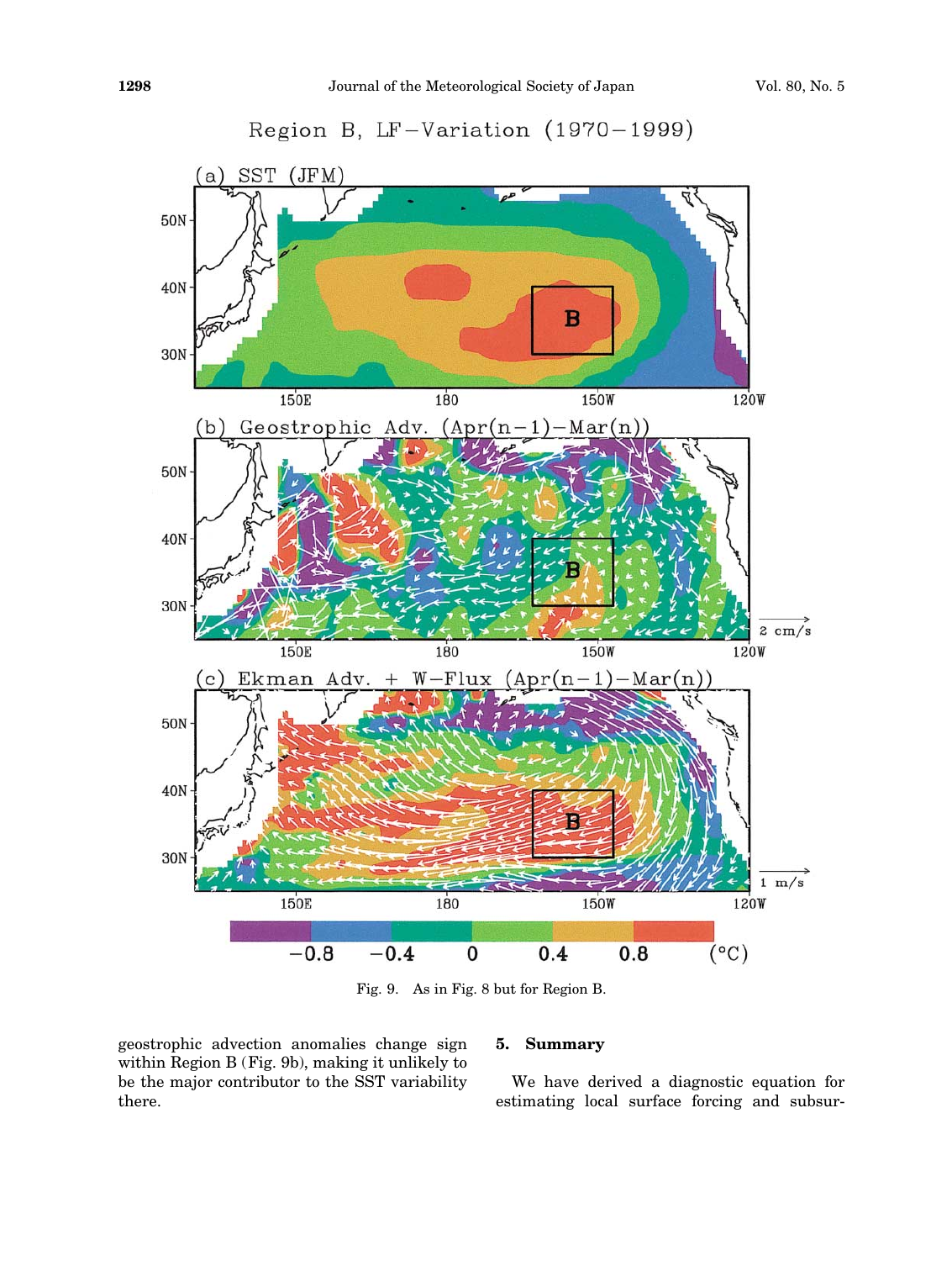face dynamic effects on winter-time SSTAs. Our analysis indicates that subsurface geostrophic advection throughout the year contributes to the winter SST, since sub-mixed layer temperature changes during the warm season are entrained into the winter mixed layer by the intense vertical mixing in late fall and winter. Yet, this scheme sidesteps the difficulty of evaluating turbulent mixing by computing the heat budget vertically integrated from the surface to the bottom of the March mixed layer. This diagnostic scheme is a generalization of the local re-emergence mechanism as geostrophic advection causes the temperature beneath the seasonal thermocline to vary slowly during the warm season. Unlike many previous studies, we separate anomalous turbulence surface heat flux into wind-induced forcing and the residual, and show that to a large extent, the residual behaves like a Newtonian cooling and can be treated as a passive oceanic response.

We then use this scheme to diagnose the relative importance of subsurface advection and local surface forcing (wind-induced surface heat flux plus the Ekman advection) in regions of the large decadal SST variance: Region A in the northern KOE (170 $E$ , 42 $\textdegree$ N) and Region B in the eastern North Pacific  $(155\textdegree W, 35\textdegree N)$ . The heat budgets are quite different between them. In Region A, the subsurface advection consistently contributes to decadal winter SSTAs. In Region B, on the other hand, the surface effect dominates while the subsurface advection is very small.

In the KOE region east of Japan, the winter mixed layer is deep (Fig. 2), allowing a significant effect of subsurface advection on SST. Our analysis of geostrophic advection suggests a meridional dipole straddling the  $38^\circ$ N latitude in the western half of the North Pacific (Fig. 8b), presumably a result of the adjustment of ocean gyre circulation to wind changes to the east, which was found in both observations (Deser et al. 1999) and GCM simulations (Miller et al. 1998; Seager et al. 2001). The surface forcing, on the other hand, shows a larger-scale structure extending over the entire mid-latitude North Pacific. As a result, there is a tendency for the surface forcing and subsurface advection to be in-phase north of  $38^{\circ}$ N and out-of-phase to the south. Such local differences in the surface and subsurface effects are due to the spatial-scale difference between anomalous oceanic and atmospheric circulations.

Our analysis differs from previous modeling studies, in an attempt at a direct estimate of ocean dynamics effect on decadal SSTAs in winter from the model-assimilated SODA. We show that the estimate from SODA agrees with that from T/P and ERS satellite measurements. Along with recent studies (Miller et al. 1994; Deser et al. 1999), our analysis shows that ocean dynamics have a significant role to play in decadal climate variability in the KOE region. How SSTAs there feedback onto the atmosphere is a subject under intense debate and current active research (Peng et al. 1997; Yulaeva et al. 2001).

### Acknowledgements

This work is supported by the Institute for Global Change Research of the Frontier Research System for Global Change and NASA grant 49976004. This is the School of Ocean and Earth Science Technology (SOEST) contribution 6016 and the International Pacific Research Center (IPRC) contribution 170.

### References

- Alexander, M.A., C. Deser, and M.S. Timlin, 1999: The reemergence of SST Anomalies in the North Pacific Ocean. J. Climate, 12, 2419–2433.
- ———, I. Blade, M. Newman, J.R. Lanzante, N.-C. Lau, and J.D. Scott, 2002: The atmospheric bridge: The influence of ENSO teleconnections on air-sea interaction over the global oceans. J. Climate, submitted.
- Carton, J.A., G. Chepurin, and X. Cao, 2000: A simple ocean data assimilation analysis of the global upper ocean 1950–95. Part I: Methodology. J. Phys. Oceanogr., 30, 311–326.
- Cayan, D.R., 1992: Latent and sensible heat flux anomalies over the northern oceans: Driving the sea surface temperature. J. Phys. Oceanogr., 22, 859–881.
- Deser, C., M.A. Alexander, and M.S. Timlin, 1996: Upper-ocean thermal variations in the North Pacific during 1970–1991. J. Climate, 9, 1840– 1855.
- $-$ , and  $\longrightarrow$ , 1999: Evidence for a wind-driven intensification of the Kuroshio Current Extension from the 1970s to the 1980s. J. Climate, 12, 1697–1706.
- Fraedrich, K., C. Ziehmann, and F. Sielmann, 1995: Estimates of spatial degrees of freedom. J. Climate, 8, 361–369.